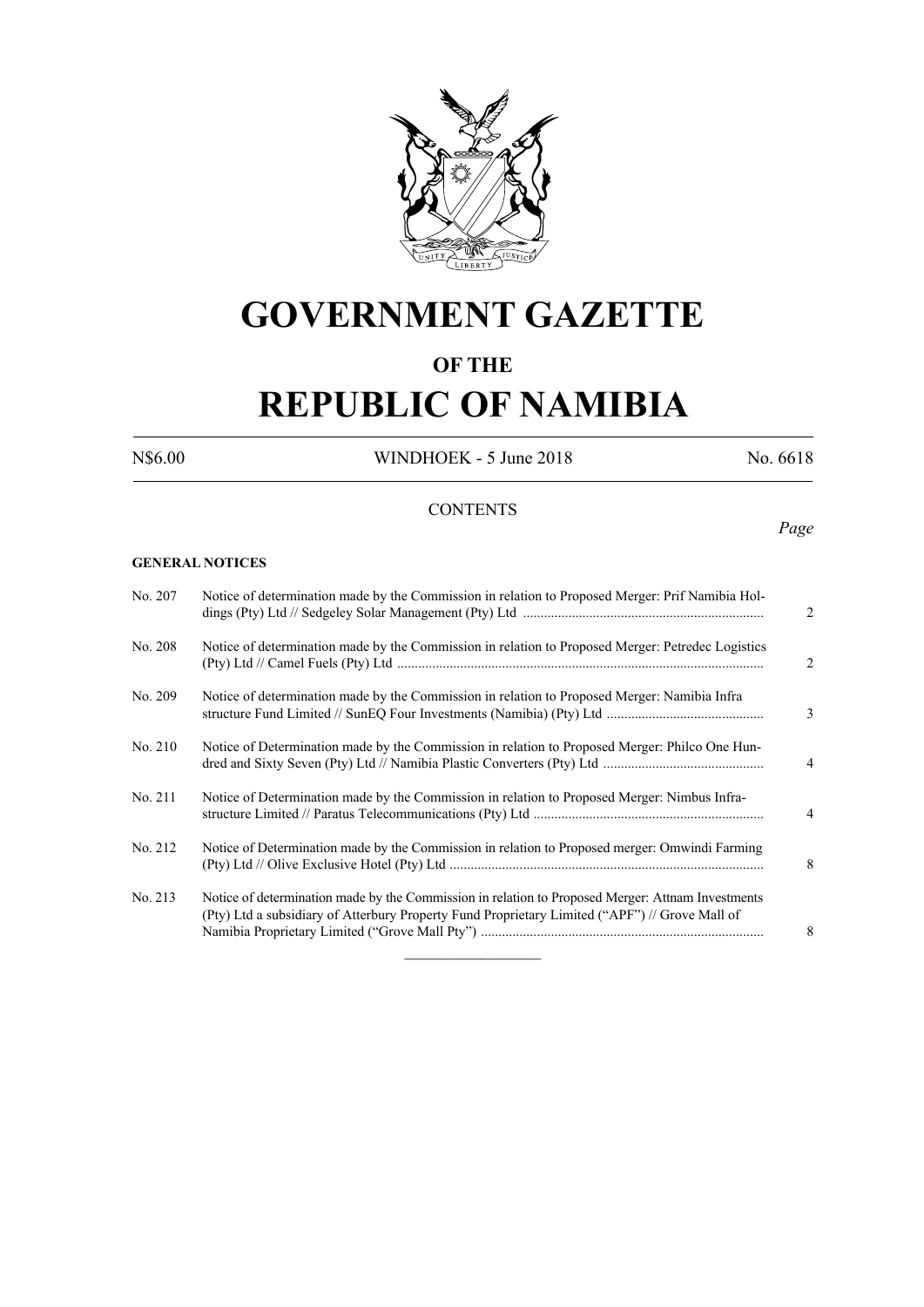# **General Notices**

#### **NAMIBIAN COMPETITION COMMISSION**

No. 207 2018

#### NOTICE OF DETERMINATION MADE BY THE COMMISSION IN RELATION TO PROPOSED MERGER: PRIF NAMIBIA HOLDINGS (PTY) LTD // SEDGELEY SOLAR MANAGEMENT (PTY) LTD CASE NO.: 2018MAR007MER

#### Competition Act, 2003 (Act No. 2 of 2003) (Section 47(7), Rule 30)

- 1. The Commission has received notification of the abovementioned proposed merger on **15 March, 2018.**
- 2. Please note that the Commission has **approved the proposed merger without conditions**.
- 3. The Commission's decision is based on grounds that the proposed transaction is not likely to prevent or lessen competition in Namibia, as envisaged by section 47(2) of the Competition Act, 2003.
- 4. Note that the Commission has the authority in terms of section 48(1) of the Act to revoke a decision approving the implementation of a proposed merger if -
	- *(a) the decision was based on materially incorrect or misleading information for which a party to the merger is responsible; or*
	- *(b) any condition attached to the approval of the merger that is material to the implementation is not complied with.*

# **G. Shilongo Chairperson Namibian Competition Commission**

#### **NAMIBIAN COMPETITION COMMISSION**

 $\overline{\phantom{a}}$  , where  $\overline{\phantom{a}}$ 

#### No. 208 2018

NOTICE OF DETERMINATION MADE BY THE COMMISSION IN RELATION TO PROPOSED MERGER: PETREDEC LOGISTICS PTE. LTD // CAMEL FUELS PROPRIETARY LIMITED CASE NO.: 2018MAR009MER

> Competition Act, 2003 (Act No. 2 of 2003) (Section 47(7), Rule 30)

- 1. The Commission has received notification of the abovementioned proposed merger on **29 March, 2018.**
- 2. Please note that the Commission has **approved the proposed merger without conditions**.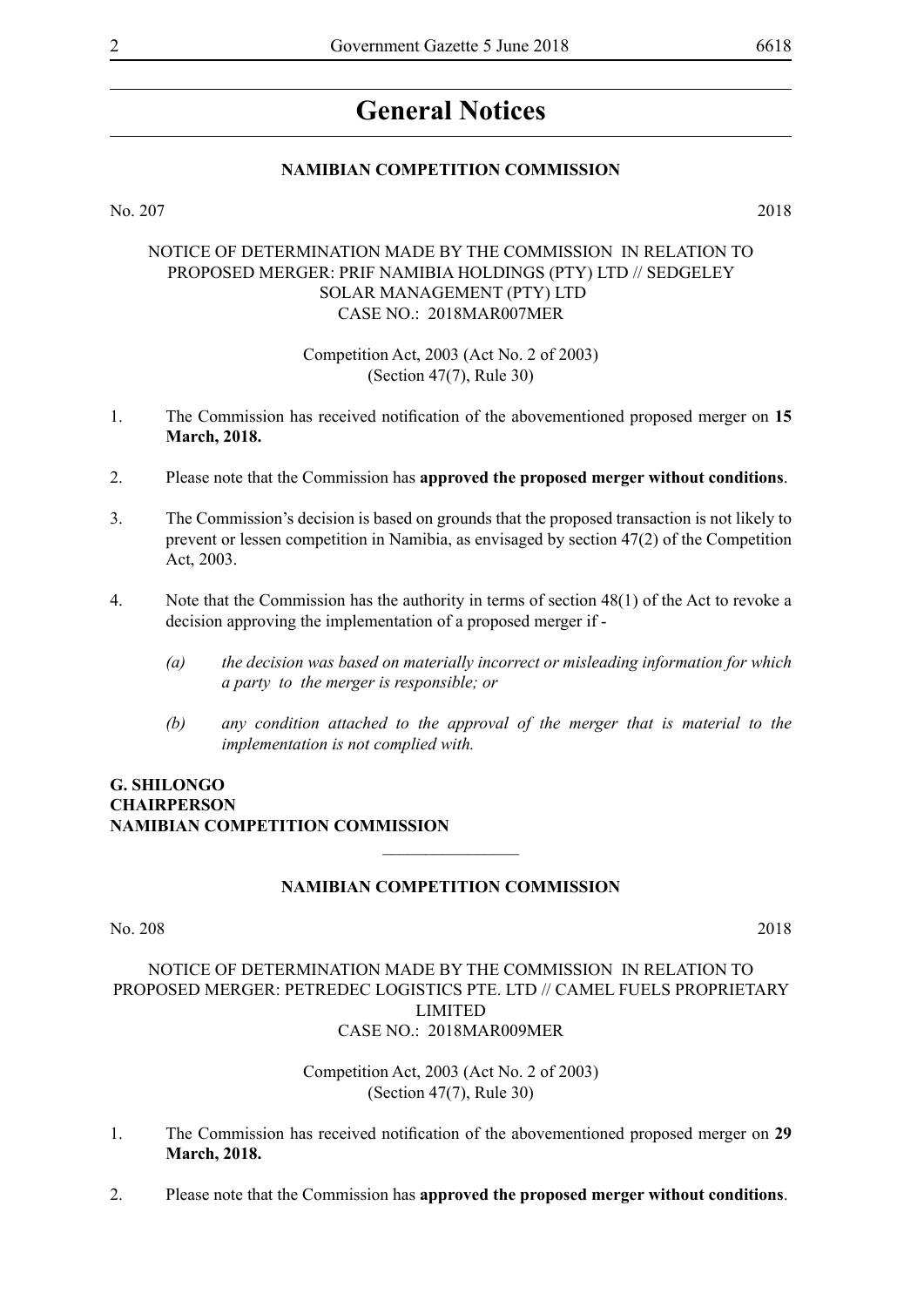- 3. The Commission's decision is based on the grounds that the proposed transaction is not likely to prevent or lessen competition in Namibia, as envisaged by section 47(2) of the Competition Act, 2003.
- 4. Note that the Commission has the authority in terms of section 48(1) of the Act to revoke a decision approving the implementation of a proposed merger if -
	- *(a) the decision was based on materially incorrect or misleading information for which a party to the merger is responsible; or*
	- *(b) any condition attached to the approval of the merger that is material to the implementation is not complied with.*

### **G. Shilongo Chairperson Namibian Competition Commission**

#### **NAMIBIAN COMPETITION COMMISSION**

 $\overline{\phantom{a}}$  , where  $\overline{\phantom{a}}$ 

No. 209 2018

#### NOTICE OF DETERMINATION MADE BY THE COMMISSION IN RELATION TO PROPOSED MERGER: NAMIBIA INFRASTRUCTURE FUND LIMITED // SUNEQ FOUR INVESTMENTS (NAMIBIA) (PTY) LTD CASE NO.: 2018FEB0005MER

Competition Act, 2003 (Act No. 2 of 2003) (Section 47(7), Rule 30)

- 1. The Commission received notification of the abovementioned proposed merger on **23 February 2018.**
- 2. Please note that the Commission has **approved the proposed merger without conditions**.
- 3. The Commission's decision is based on grounds that the proposed transaction is not likely to substantially prevent or lessen competition in Namibia, as envisaged by section 47(2) of the Competition Act, 2003.
- 4. Note that the Commission has the authority in terms of section 48(1) of the Act to revoke a decision approving the implementation of a proposed merger if -

 $\frac{1}{2}$ 

- *(a) the decision was based on materially incorrect or misleading information for which a party to the merger is responsible; or*
- *(b) any condition attached to the approval of the merger that is material to the implementation is not complied with.*

**G. Shilongo Chairperson Namibian Competition Commission**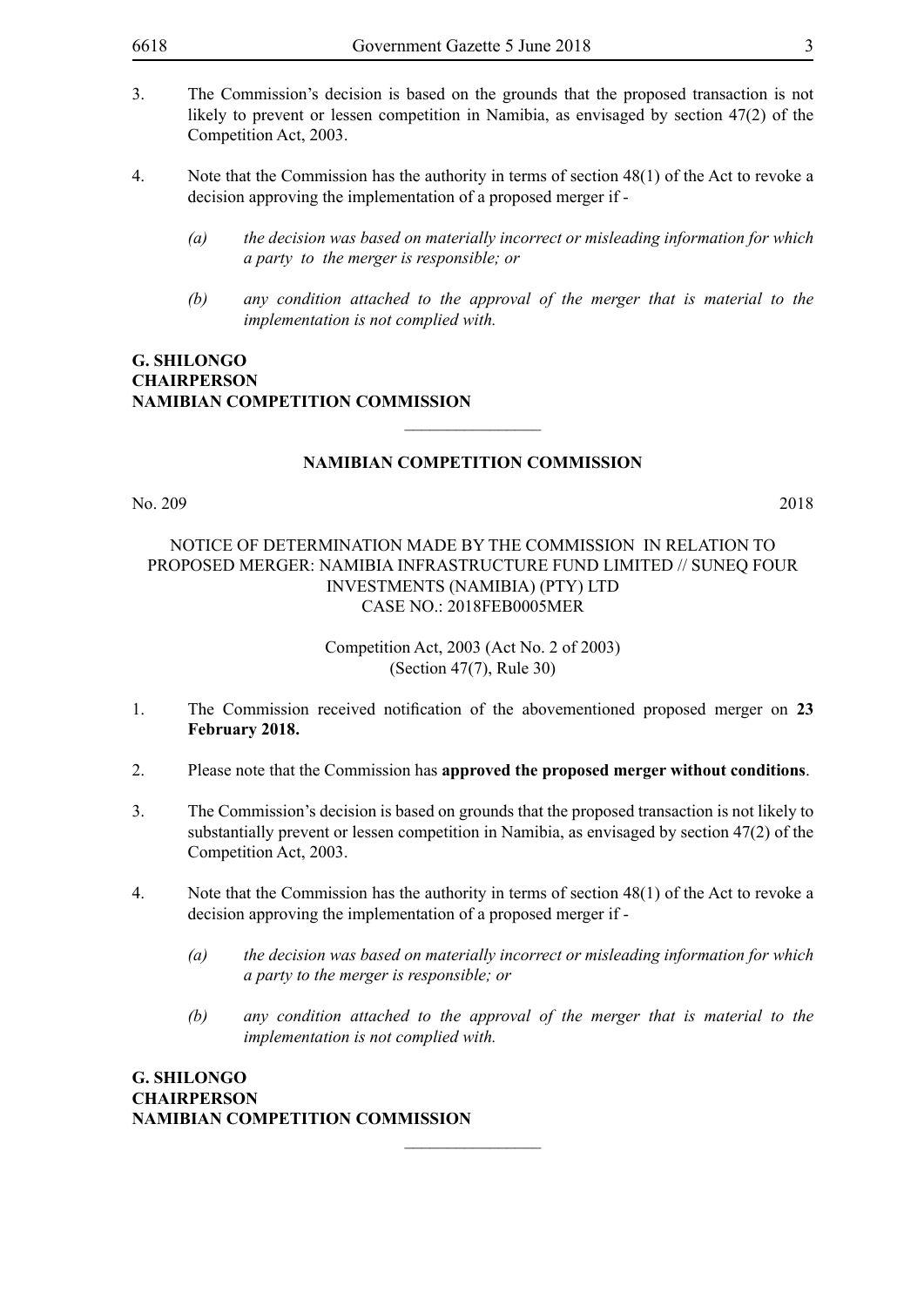# **NAMIBIAN COMPETITION COMMISSION**

#### No. 210 2018

# NOTICE OF DETERMINATION MADE BY THE COMMISSION IN RELATION TO PROPOSED MERGER: ATTNAM INVESTMENTS PROPRIETARY LIMITED A SUBSIDIARY OF ATTERBURY PROPERTY FUND PROPRIETARY LIMITED ("APF") // GROVE MALL OF NAMIBIA PROPRIETARY LIMITED ("GROVE MALL PTY") CASE NO.: 2018APR0012MER

### Competition Act, 2003 (Act No. 2 of 2003) (Section 47(7), Rule 30)

- 1. The Commission has received notification of the abovementioned proposed merger on 3 April 2018.
- 2. Please note that the Commission has **approved the proposed merger without conditions**.
- 3. The Commission's decision is based on grounds that the proposed transaction is not likely to prevent or lessen competition in Namibia, as envisaged by section 47(2) of the Competition Act, 2003.
- 4. Note that the Commission has the authority in terms of section 48(1) of the Act to revoke a decision approving the implementation of a proposed merger if -
	- *(a) the decision was based on materially incorrect or misleading information for which a party to the merger is responsible; or*
	- *(b) any condition attached to the approval of the merger that is material to the implementation is not complied with.*

# **G. Shilongo Chairperson Namibian Competition Commission**

# **NAMIBIAN COMPETITION COMMISSION**

 $\overline{\phantom{a}}$  , where  $\overline{\phantom{a}}$ 

#### No. 211 2018

# NOTICE OF DETERMINATION MADE BY THE COMMISSION IN RELATION TO PROPOSED MERGER: PHILCO ONE HUNDRED AND SIXTY SEVEN (PTY) LTD // NAMIBIA PLASTIC CONVERTERS (PTY) LTD CASE NO.: 2018JAN0002MER

Competition Act, 2003 (Act No. 2 of 2003) (Section 47(7), Rule 30)

- 1. The Commission received notification of the abovementioned proposed merger on **29 January 2018.**
- 2. Please note that the Commission has **approved the proposed merger with conditions**.
- 3. The Commission's decision is based on the grounds that although the proposed transaction is unlikely to result in the prevention or substantial lessening of competition or in any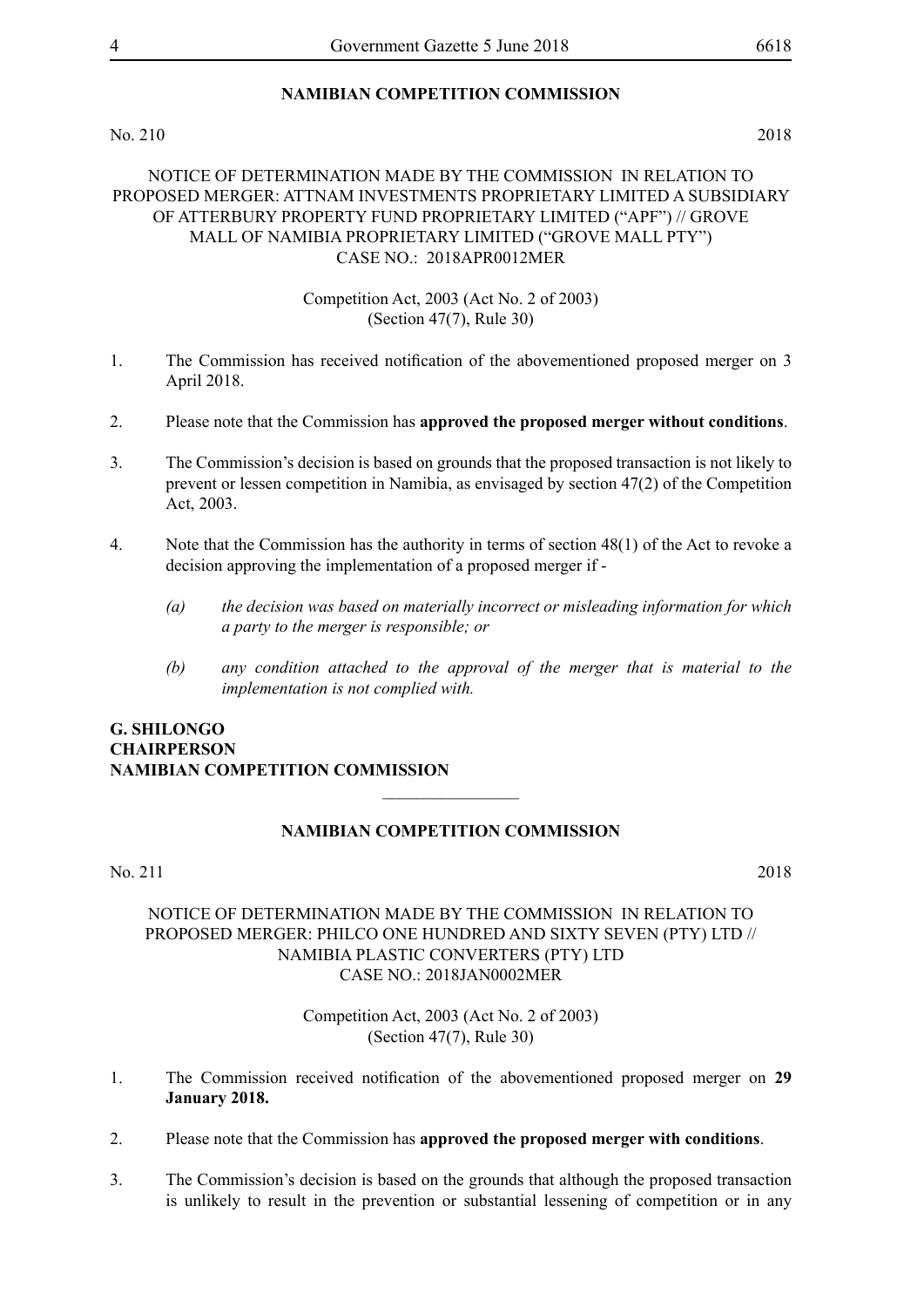undertaking acquiring or strengthening a dominant position, it however, gives raise to public interest concerns, in particular employment, as envisaged by section 47(2) of the Competition Act, 2003. Given the above and in order to safeguard employment of the 40 employees in the employment of the target undertaking, the Commission found it necessary to approve the acquisition of a business conducted by Namibia Plastic Converters (Pty) Ltd by Philco One Hundred and Sixty Seven (Pty) Ltd subject to the following conditions:

- *1. There shall be no retrenchment of employees of the merged undertakings as a result of the merger for a period of 2 years.*
- *2. For the sake of clarity retrenchments do not include:* 
	- *2.1. voluntary separation, resignation and voluntary early retirement ("voluntary separations"); and*
	- *2.2. retrenchments which are mergerspecific, but agreed on with the Commission in writing after the approval of the merger ("merger specific retrenchments").*
- *3. All employees transferred from the manufacturing business of Namibia Plastic Converters (Pty) Ltd be employed by Philco 167 (Pty) Ltd on terms and conditions of employment that are on the whole not less favorable to them than their existing terms and conditions of employment.*

*COMPLIANCEPROCEDURES,MONITORINGANDREPORTINGOBLIGATIONS*

*Merger Specific Retrenchments*

- *4. In the event that Philco 167 (Pty) Ltd identifies any potential merger specific retrenchments, it will request the Commission's agreement to these merger specific retrenchments by way of written correspondence at least one month before these retrenchments are due to be affected. Philco 167 (Pty) Ltd's written correspondence in terms of this condition must include, but is not limited to:*
	- *4.1. a list of employees likely to be affected by the merger specific retrenchments;*
	- *4.2. the number and categories of employees likely to be affected by the merger specific retrenchments, as well as their job titles;*
	- *4.3. the reasons for the retrenchments;*
	- *4.4. a description of the steps taken by Philco 167 (Pty) Ltd to avoid the merger specific retrenchments; and*
	- *4.5. the intended date of the merger specific retrenchments.*
- *5. The Commission must within 20 business days of receipt of the correspondence referred to in paragraph 4 above indicate to Philco 167 (Pty) Ltd whether:*
	- *5.1. it agrees to these merger specific retrenchments*
	- *5.2. does not agree to the merger specific retrenchments; or*
	- *5.3. it requires further information from Philco 167 (Pty) Ltd prior to giving its consent*.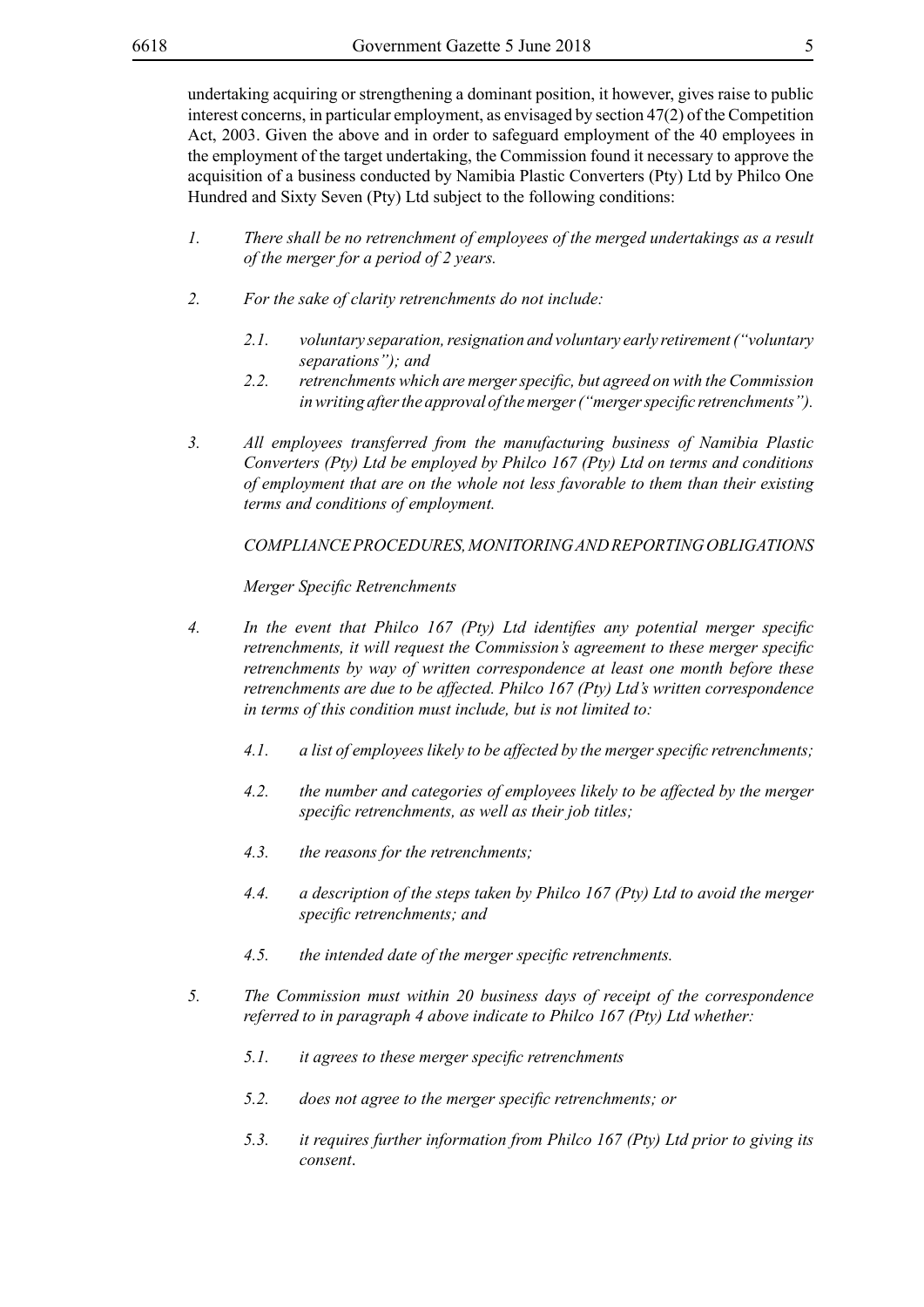- 
- *6. In the event that the Commission requires further information it will, within 20 business days of receiving the aforementioned additional information, indicate in writing to Philco 167 (Pty) Ltd whether it agrees to or does not agree to these retrenchments.*
- *7. The Commission will not unreasonably withhold its consent to the merger specific retrenchments. In the event that the Commission withholds its consent to the merger specific retrenchments it will provide Philco 167 (Pty) Ltd with its reasons for withholding its consent in writing.*

*Non- merger specific retrenchments*

- *8. Although the provision in clause 1 does not prohibit the merging parties from retrenching employees for non-merger specific reasons, for the sake of transparency, in the event that Philco 167 (Pty) Ltd identifies any non-merger specific retrenchments, it will inform the Commission of these potential retrenchments at least one month before these retrenchments are due to be effected. Philco 167 (Pty) Ltd's correspondence must include, but is not limited to:*
	- *8.1. a list of employeeslikely to be affected by non-mergerspecific retrenchments;*
	- *8.2. the number and categories of employees likely to be affected by the nonmerger specific retrenchments, as well as their job titles;*
	- *8.3. an explanation of the reasons that give rise to the non-merger specific retrenchments (including changes to operational requirements);*
	- *8.4. a description of the steps taken by Philco 167 (Pty) Ltd to avoid the nonmerger specific retrenchments; and*
	- *8.5. the intended date of the non-merger specific retrenchments.*

*Reporting obligations*

- *9. In order for the Commission to monitor compliance with the conditions the merged undertakings must, in addition to the correspondence referred to in paragraphs 8 and 12 above, provide the Commission with reports on the following dates:*
	- *9.1. 2 July 2018, for the status as at the date of the implementation of the transaction (initial report);*
	- *9.2. Thereafter on a biannual basis, with the first report due 31 November 2018, with the subsequent reports being due on 31st April and 31 November until the end of the two-year period from the date of the Commission's determination of the merger.*
- *10. The merger compliance reports must include but is not limited to the following information:*
	- *10.1. Regarding employment;*
		- *10.1.1. In respect of the first report and all subsequent biannual reports, a list of all the employees as at the date of the report which includes their full names, positions, job grades and remuneration;*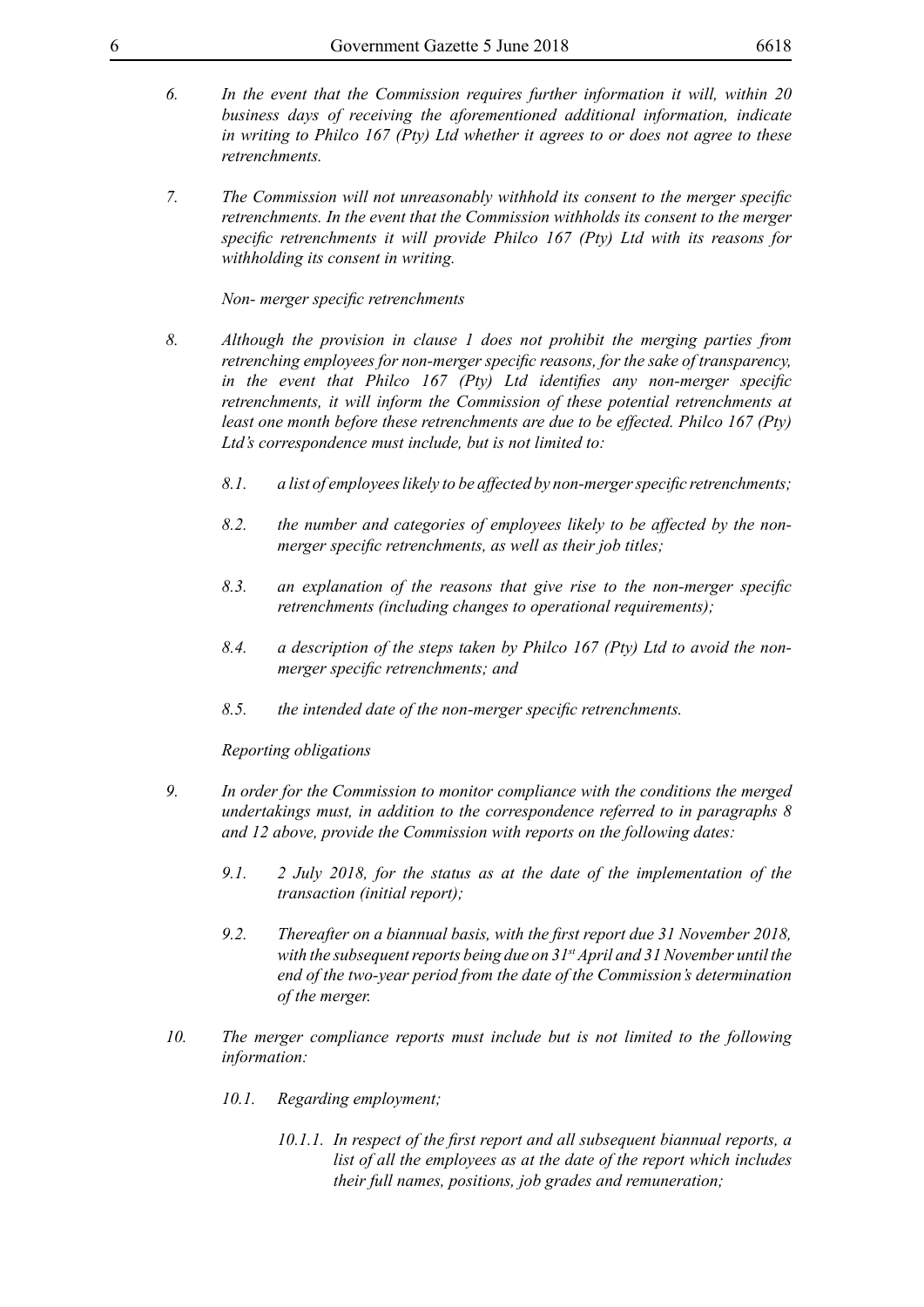- *10.1.2.1.copies of the existing (pre-proposed transaction) employment contracts for each different job grade and different position indicating the terms and conditions of employment (where employment contracts are concluded verbally these must be reduced to writing and where the terms and conditions of employment are not contained in the employment contracts, the merged undertaking must provide a written statement containing the terms and conditions in respect of each job grade and position.) employment contracts for each different (this condition is only relevant for the first report);*
- *10.1.2.2.copies of the new employment contracts, under which persons are employed with the merged undertaking, for each different job grade and different position indicating the terms and conditions of employment (where employment contracts are concluded verbally, these must be reduced to writing and where the terms and conditions of employment are not contained in the employment contracts, the merged undertaking must provide a written statement containing the terms and conditions in respect of each job grade and position);*
- *10.1.3. a list of the employees retrenched from the time that the merger was approved or since the period covered by the most recent merger compliance report submitted to the Commission;*
- *10.1.4. the reasons for the retrenchments; and*
- *10.2. any additional information that may be required by the Commission to monitor compliance with the condition.*

#### *Definitions*

- *11. The term "merged undertakings" means Philco 167 (Pty) Ltd and the manufacturing business.*
- *12. The manufacturing business means the manufacturing of polyvinyl chloride and high-density polyethylene pipes as well as other types of plastic and PVC based products and the selling thereof.*
- *13. The term acquiring group means the total of all the undertakings as defined in rule 27(1)(a)(b)(c).*
- 4. Note that the Commission has the authority in terms of section 48(1) of the Act to revoke a decision approving the implementation of a proposed merger if -
	- *(a) the decision was based on materially incorrect or misleading information for which a party to the merger is responsible; or*
	- *(b) any condition attached to the approval of the merger that is material to the implementation is not complied with.*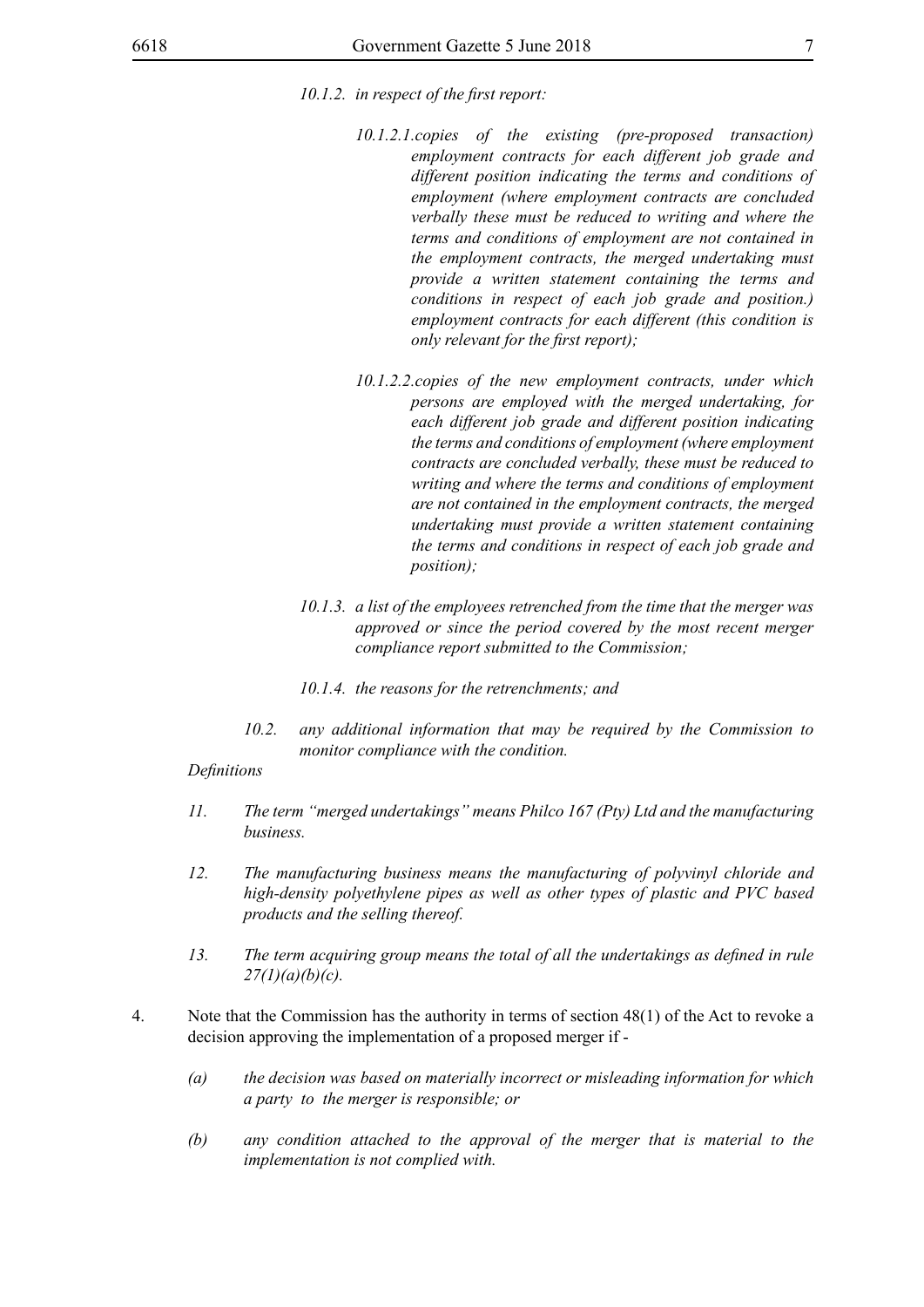# **G. Shilongo Chairperson Namibian Competition Commission**

## **NAMIBIAN COMPETITION COMMISSION**

 $\frac{1}{2}$ 

No. 212 2018

# NOTICE OF DETERMINATION MADE BY THE COMMISSION IN RELATION TO PROPOSED MERGER: NIMBUS INFRASTRUCTURE LIMITED // PARATUS TELECOMMUNICATIONS (PROPRIETARY) LIMITED CASE NO.: 2018MAR0008MER

Competition Act, 2003 (Act No. 2 of 2003) (Section 47(7), Rule 30)

- 1. The Commission received notification of the abovementioned proposed merger on **15 March 2018.**
- 2. Please note that the Commission has **approved the proposed merger without conditions**.
- 3. The Commission's decision is based on grounds that the proposed transaction is not likely to substantially prevent or lessen competition in Namibia, as envisaged by section 47(2) of the Competition Act, 2003.
- 4. Note that the Commission has the authority in terms of section 48(1) of the Act to revoke a decision approving the implementation of a proposed merger if -
	- *(a) the decision was based on materially incorrect or misleading information for which a party to the merger is responsible; or*
	- *(b) any condition attached to the approval of the merger that is material to the implementation is not complied with.*

# **G. Shilongo Chairperson Namibian Competition Commission**

#### **NAMIBIAN COMPETITION COMMISSION**

 $\overline{\phantom{a}}$  , where  $\overline{\phantom{a}}$ 

### No. 213 2018

NOTICE OF DETERMINATION MADE BY THE COMMISSION IN RELATION TO PROPOSED MERGER: OMWINDI FARMING (PTY) LTD // OLIVE EXCLUSIVE HOTEL (PTY) LTD CASE NO.: 2017DEC0081MER

> Competition Act, 2003 (Act No. 2 of 2003) (Section 47(7), Rule 30)

1. The Commission has received notification of the abovementioned proposed merger on **13 December, 2017.**